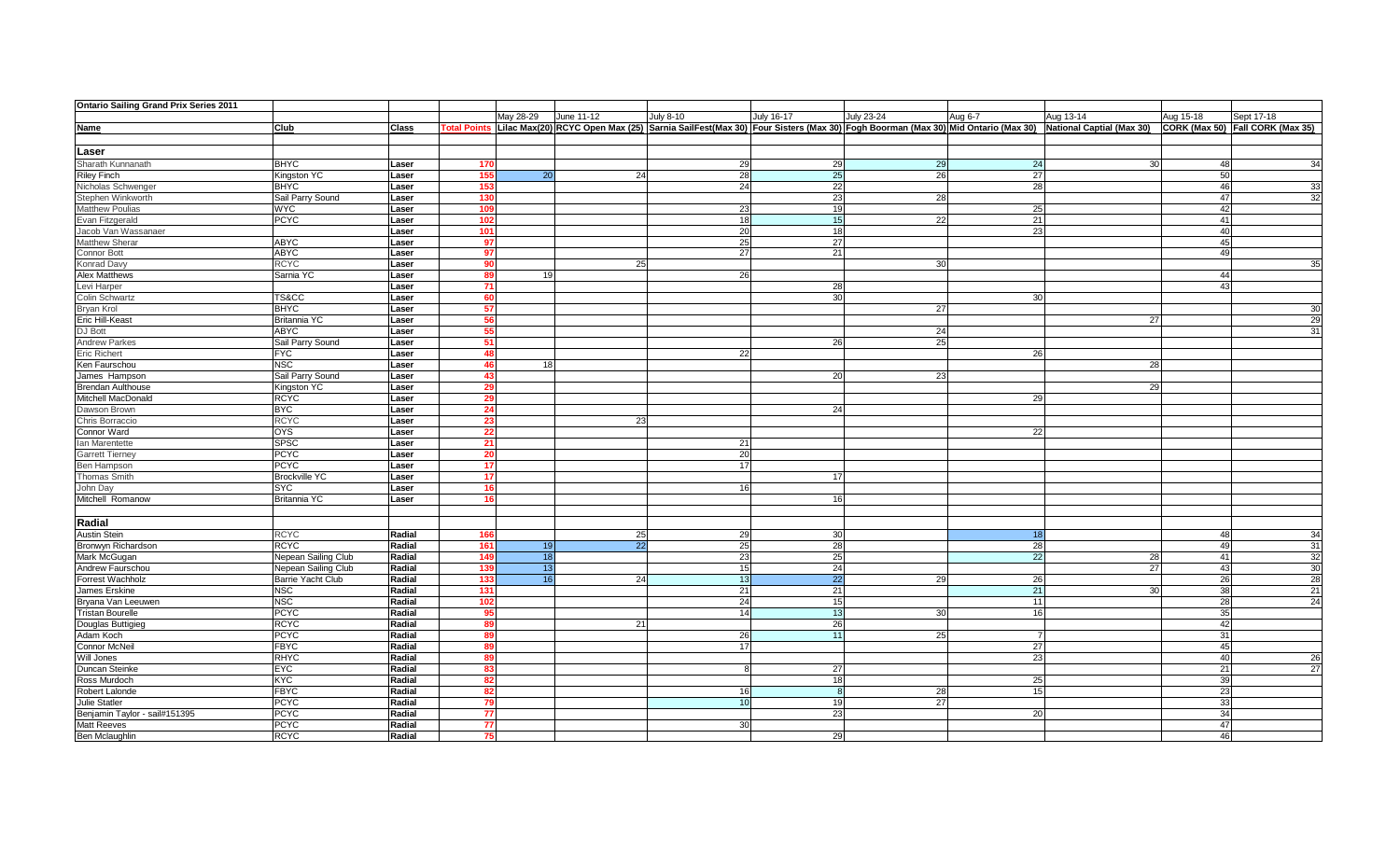| Carolyn Tait                  | <b>RCYC</b>            | Radial | -721            | 17 <sup>1</sup> |    | 18         |                 |           |                |    | 37             |    |
|-------------------------------|------------------------|--------|-----------------|-----------------|----|------------|-----------------|-----------|----------------|----|----------------|----|
| <b>Violet Stafford</b>        | KYC / RCYC             | Radial | 72              | <b>20</b>       | 23 |            |                 |           |                |    |                | 29 |
| Jarred Bapty                  | <b>RHYC</b>            | Radial | 70              |                 |    |            | 14              | 24        |                |    | 32             |    |
| Nerida Koert van der Linden   | <b>BHYC</b>            | Radial | 67              |                 |    | 19         |                 |           |                |    | 22             | 22 |
| Hugh Macrae                   | <b>K<sub>X</sub>C</b>  | Radial | 65              |                 |    |            |                 |           | 30             |    |                | 35 |
| Sarah Douglas                 | <b>PCYC</b>            | Radial | 57              |                 |    |            |                 |           |                |    | 50             |    |
| Tyler White                   | <b>RCYC</b>            | Radial | 54              |                 |    |            | 10 <sup>1</sup> |           |                |    | 44             |    |
| Nolan Ladouceur               | <b>OYS</b>             | Radial | - 51            |                 |    |            |                 | 21        | 12             |    | 18             |    |
| Cameron Sawyer                | Britannia YC           | Radial | 51              |                 |    |            |                 |           |                | 22 | 29             |    |
| Trevor van Leeuwen            | <b>NSC</b>             | Radial | 50              |                 |    |            |                 |           |                | 23 | 27             |    |
| Simone Larose                 | Nepean Sailing Club    | Radial | 49              | 12              |    |            |                 |           |                | 19 |                | 18 |
| Dayna Hellmann                | <b>BHYC</b>            | Radial | 49              |                 |    |            | 16              |           |                |    |                | 25 |
| Jackie Muru                   | <b>PCYC</b>            | Radial | 44              |                 |    |            |                 | <b>26</b> |                |    |                |    |
| <b>Elizabeth Vasilkovs</b>    | <b>WYC</b>             | Radial | 42              |                 |    | 12         |                 |           |                |    | 13             |    |
|                               | EYC                    | Radial | 42 <sub>1</sub> |                 |    | $\epsilon$ |                 |           | 17             |    | 14             |    |
| Anton Tsyhanok                |                        |        |                 |                 |    |            | 17              |           |                |    | 12             |    |
| Jeremy Martin                 | <b>PCYC</b>            | Radial | 41              |                 |    |            | 20              |           |                |    |                |    |
| <b>Lukas Fleck</b>            | <b>NSC</b>             | Radial | -411            |                 |    |            |                 |           |                | 16 | 25             |    |
| Sage McKay                    | <b>PCYC</b>            | Radial | 39              |                 |    |            |                 |           |                |    | 30             |    |
| Rachel Kozicz                 | <b>BHYC</b>            | Radial | 36              |                 |    |            |                 | 19        |                |    | 17             |    |
| Colin Schwartz                | <b>TSCC</b>            | Radial | 36              |                 |    |            |                 |           |                |    | 36             |    |
| <b>Harrison Lee</b>           | <b>PCYC</b>            | Radial | 34              |                 |    |            |                 | 11        |                |    | 16             |    |
| Sarah Reid                    | <b>Brockville YC</b>   | Radial | 34              |                 |    |            |                 |           | 10             |    | $\overline{4}$ | 20 |
| <b>Meghan Rutitis</b>         | <b>KYC</b>             | Radial | 33              | 14              |    |            |                 |           | 1 <sup>c</sup> |    |                |    |
| <b>Graham Estey</b>           | <b>BHYC</b>            | Radial | 33              |                 |    |            |                 | 14        |                |    |                | 19 |
| Abhishek Kunnanath            | <b>BHYC</b>            | Radial | 31              |                 |    |            |                 | 8         |                |    |                | 23 |
| Callum Smith                  | Nepean Sailing Club    | Radial | 30              | 11              |    |            |                 |           |                | 17 | $\mathcal{P}$  |    |
| Alexandra Damley              | <b>PCYC</b>            | Radial | 29              |                 |    |            |                 | 22        |                |    |                |    |
| <b>Eric Goldfarb</b>          | <b>RCYC</b>            | Radial | 28              |                 |    | 28         |                 |           |                |    |                |    |
| <b>Christopher Reeves</b>     | <b>PCYC</b>            | Radial | 28              |                 |    |            |                 | 23        |                |    | -5             |    |
| <b>Liam Tierney</b>           | <b>PCYC</b>            | Radial | 28              |                 |    |            |                 | 20        |                |    | 8              |    |
| Jeremy Martin                 | CSYC                   | Radial | 27              |                 |    | 27         |                 |           |                |    |                |    |
| <b>Francis Guiton</b>         | <b>BYC</b>             | Radial | 27              |                 |    |            |                 |           |                |    | 27             |    |
| Dawson Brown                  | Britannia YC           | Radial | 27              |                 |    |            |                 |           |                | 26 | $\overline{1}$ |    |
| Peter Blatherwick             | LDSC                   | Radial | 25              |                 |    |            |                 |           |                | 25 |                |    |
| Jesse Vokaty                  | <b>Britannia YC</b>    | Radial | 24              |                 |    |            |                 |           | 24             |    |                |    |
| <b>Emilie Macfie</b>          | Britannia YC           | Radial | 24              |                 |    |            |                 |           |                | 24 |                |    |
| <b>Garrett Tierney</b>        | <b>PCYC</b>            | Radial | 24              |                 |    |            |                 | 16        |                |    |                |    |
| Pasha Vreeken                 | <b>GPYC</b>            | Radial | 22              |                 |    | 22         |                 |           |                |    |                |    |
| Margaret Lepper               | LDSC                   | Radial | 21              |                 |    |            |                 |           |                | 21 |                |    |
| Michael Jenkins               | <b>NSC</b>             | Radial | -20             |                 |    |            |                 |           |                |    | 20             |    |
| <b>Robert Harris</b>          | <b>PCYC</b>            | Radial | 20              |                 |    |            |                 |           | 14             |    | 6              |    |
| Julia Johnston                | Britannia YC           | Radial | 20              |                 |    |            |                 |           |                | 20 |                |    |
| Gordon Bruce                  | <b>RCYC</b>            | Radial | 19              |                 |    | 19         |                 |           |                |    |                |    |
| <b>Brenden McVicar</b>        | <b>PCYC</b>            | Radial | 19              |                 |    |            |                 |           |                |    | 19             |    |
| <b>Andrew Fricker</b>         | <b>OYS</b>             | Radial | 18              |                 |    |            |                 | 18        |                |    |                |    |
| <b>Trevor Gardner</b>         | <b>NSC</b>             | Radial | 18              |                 |    |            |                 |           |                | 18 |                |    |
| Connor Ward                   | <b>OYS</b>             | Radial | 17 <sup>1</sup> |                 |    |            |                 | 17        |                |    |                |    |
| Liam Flewwelling              | <b>OYS</b>             | Radial | 16              |                 |    |            |                 | 15        |                |    |                |    |
| Gabe Meacher                  | KYC                    | Radial | 15 <sup>1</sup> |                 |    |            |                 |           |                |    |                |    |
| Jason Stephanian              | <b>EYC</b>             | Radial | 15              |                 |    |            |                 |           |                |    | 15             |    |
| Benjamin Taylor - sail#164222 | Britannia YC           | Radial | 15              |                 |    |            |                 |           |                | 15 |                |    |
| <b>Brendan Aulthouse</b>      | <b>BQYC Belleville</b> | Radial | 15 <sup>1</sup> | 15              |    |            |                 |           |                |    |                |    |
| William Walton                | <b>Britannia YC</b>    | Radial | 14              |                 |    |            |                 |           |                | 14 |                |    |
| <b>Eric Prits</b>             | <b>BHYC</b>            | Radial | 13              |                 |    |            |                 | 13        |                |    |                |    |
| Jeremy Cosson-Martin          | <b>PCYC</b>            | Radial | 13              |                 |    |            |                 |           | -13            |    |                |    |
| Kieran Whalen-Hughes          | <b>NSC</b>             | Radial | 13              |                 |    |            |                 |           |                | 13 |                |    |
| Abby Pollock                  | <b>PCYC</b>            | Radial | 12 <sub>2</sub> |                 |    |            |                 | 12        |                |    |                |    |
| <b>Tatum Mackey</b>           | <b>ABYC</b>            | Radial | 12              |                 |    |            | 12              |           |                |    |                |    |
|                               |                        |        |                 |                 |    |            |                 |           |                |    |                |    |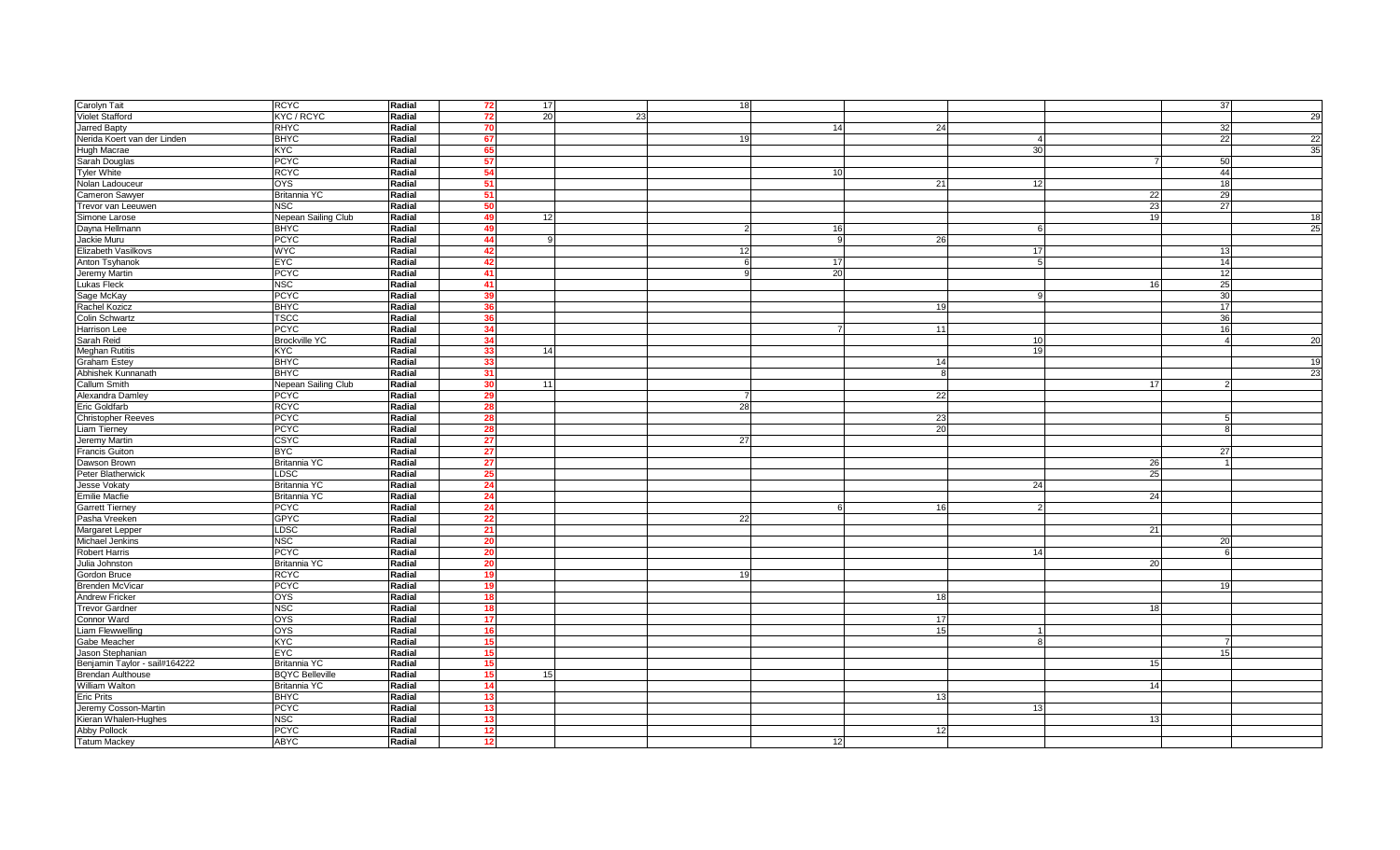| <b>Quinton Gallon</b>                                | Britannia YC             | Radial | 12             |                 |    |                 |    | 12 |                 |    |
|------------------------------------------------------|--------------------------|--------|----------------|-----------------|----|-----------------|----|----|-----------------|----|
| Stefan Kremic                                        | <b>NYC</b>               | Radial | 11             |                 |    |                 |    |    | 11              |    |
| Craig James Ramsdell                                 |                          | Radial | 11             |                 | 11 |                 |    |    |                 |    |
| Mitchell Romanow                                     | Britannia YC             | Radial | 11             |                 |    |                 |    | 11 |                 |    |
| Gordie Miller                                        | <b>Barrie Yacht Club</b> | Radial | 10             |                 |    | 10              |    |    |                 |    |
| Luke Morton                                          | <b>BHYC</b>              | Radial | 10             |                 |    |                 |    |    |                 |    |
| <b>Piper Treadwell</b>                               | <b>RCYC</b>              | Radial | 10             | 10 <sup>1</sup> |    |                 |    |    |                 |    |
| <b>Everett Pignatiello</b>                           | <b>PCYC</b>              | Radial | 10             |                 |    |                 |    |    |                 |    |
| Benjamin Hampson                                     | <b>PCYC</b>              | Radial |                |                 |    | 9               |    |    |                 |    |
| Julia Manarin                                        | <b>EYC</b>               | Radial |                |                 |    |                 |    |    |                 |    |
| Emma Fricker                                         | <b>OYS</b>               | Radial |                |                 |    | $\overline{7}$  |    |    |                 |    |
| <b>Brooke Ellison Wareing</b>                        | Fanshawe YC              | Radial |                |                 |    |                 | 6  |    |                 |    |
| Laura Reis                                           | Fanshawe YC              | Radial |                |                 |    |                 | 5  |    |                 |    |
| Ryan Smith                                           | <b>RHYC</b>              | Radial |                |                 |    | $\overline{4}$  |    |    |                 |    |
| Kai Groves                                           | <b>RCYC</b>              | Radial |                |                 |    |                 |    |    |                 |    |
| Elizabeth Vasilkovs                                  | <b>Whitby YC</b>         | Radial |                |                 |    |                 |    |    |                 |    |
| Alex Florian                                         | <b>Barrie Yacht Club</b> | Radial |                |                 |    |                 |    |    |                 |    |
| Peter Brickell                                       | <b>Barrie Yacht Club</b> | Radial |                |                 |    |                 |    |    |                 |    |
| <b>Bailey Yildiz</b>                                 | <b>SPSC</b>              | Radial |                |                 |    |                 |    |    |                 |    |
| <b>Billy Fuse</b>                                    | <b>BHYC</b>              | Radial |                |                 |    |                 |    |    |                 |    |
| Musinga Ntzinda                                      | <b>RCYC</b>              | Radial |                |                 |    |                 |    |    |                 |    |
|                                                      |                          |        |                |                 |    |                 |    |    |                 |    |
| 420                                                  |                          |        |                |                 |    |                 |    |    |                 |    |
|                                                      |                          |        |                |                 |    |                 |    |    |                 |    |
| Sam Thompson/ Jeremy Korb/ Billy Fuse                | <b>Bronte Harbour YC</b> | 420    | 126            | 16              |    |                 | 30 |    | 48              | 32 |
| Kate MaCandless/Stephanie Frischkorn                 | <b>PCYC</b>              | 420    | 109            |                 | 26 | 21<br>19        | 19 |    | 43              |    |
| Spencer Powell/Aaron Strahle                         | <b>RCYC</b>              | 420    | 106            |                 |    | 30              | 29 |    | 47              |    |
| Luka Kremic/Benjamin Strickland                      | <b>NYC</b>               | 420    | 103            |                 | 29 |                 |    |    | 45              | 29 |
| Berg Ellemers/ Ali ten Hove                          | <b>KYC</b>               | 420    | 103            | 19              |    |                 |    |    | 49              | 35 |
| Jack Jones/ Samuel Parker                            | Conestoga SC             | 420    | ۵r             | 15              |    | 25<br>20        |    |    |                 | 30 |
| Luka Ryder/Molly Mackenzie                           | <b>SLYC</b>              | 420    | 82             |                 |    | 21              | 24 |    | 37              |    |
| Malcolm Harper/Lucas Malsala/Michael Cornett         | <b>NOLSC</b>             | 420    |                |                 |    | 23              | 17 |    | 42              |    |
| James Juhasz/Liam Charbonneau                        | <b>BHYC</b>              | 420    | 77             |                 |    | 28              | 18 |    |                 | 31 |
| Clarke Schultz/Grant Kavanagh                        | Sail Parry Sound         | 420    | -75            |                 |    | 24<br>10I       | 13 |    | <b>28</b>       |    |
| Jamie McLaughlin/Liam Millen                         | <b>RCYC</b>              | 420    | 75             |                 |    | 29              |    |    | 46              |    |
| Kevin Wiersma/ William Jones/ Ali ten Hove/Evan RHYC |                          | 420    | 75             | 17              |    |                 | 25 |    |                 | 33 |
| Meredith Megarry/ Emily McIlquham                    | <b>RCYC</b>              | 420    |                | 18 <sup>l</sup> |    |                 |    |    | 50              |    |
| Mark Anderson/Emma Priestner                         | <b>BSBC</b>              | 420    | 66             |                 | 25 | 15<br>18        |    |    | $\mathsf{R}$    |    |
| Sara Van Aert/ Serena Van Aert                       | Kanata SC                | 420    | -65            |                 |    |                 | 11 |    | 26              | 28 |
| Rebecca Murphy/Andrew Verheyden                      | Nepean SC                | 420    |                |                 |    |                 |    | 26 | 31              |    |
| Kyle Sudds/ Willem Clarey                            | Bay of Quinte YC         | 420    | 57             |                 |    |                 | 21 |    | 36              |    |
| Roland Hynscht/Bailey Ryckman/Derek Nicholson RHYC   |                          | 420    |                |                 |    | <b>26</b><br>12 |    |    | 17              |    |
| Ben Muldoon/Miles Fredricks                          | TS&CC                    | 420    |                |                 |    | 28              | 26 |    |                 |    |
| Cole Robertson/Scott Day                             | KYC                      | 420    | 54             |                 |    |                 | 12 |    | 34              |    |
| Adam MacDonald/ Rhys Cameron                         | <b>BCC</b>               | 420    | 54             | 20              |    |                 |    |    |                 | 34 |
| Grace Whiteside/ Emma Maingot                        | KYC                      | 420    | 50             |                 |    |                 | 10 |    | 40              |    |
| Lucas Marsala/ Alex Roycroft/Lucas Abruzzi           | <b>NOLSC</b>             | 420    | 44             |                 |    |                 |    |    | 38              |    |
| Bruce Hoodlum/Liam Roberto                           |                          | 420    | 44             |                 |    |                 |    |    | 44              |    |
| Ryan Smith/Evan DePaul                               | <b>RHYC</b>              | 420    | 42             |                 |    |                 |    |    | 39              |    |
| Rachel Levitt/Jacob Givertz-Steel                    |                          | 420    | 41             |                 |    |                 |    |    | 41              |    |
| Josh Yale/Savannah French/Mathew Piccinin            | <b>RCYC</b>              | 420    | 41             |                 |    | 14              |    |    | 27              |    |
| Sean Magee-Saxton/ Elisabeth Rudyk                   | TS&CC                    | 420    | AC             |                 |    |                 | 16 |    | 24              |    |
| Will Nichols/ Scott McFarland/Emily McFarland        | Stoney Lake SC           | 420    | $\overline{A}$ |                 |    |                 | 15 |    | 25              |    |
| John Speers/ Jordan Speers                           | <b>RCYC</b>              | 420    | 37             | 14              |    |                 |    |    | 23              |    |
| Jesse Venturo/Owen Dunkley/Jennifer Baran            | KYC                      | 420    | 35             |                 |    | 16              |    |    | 19              |    |
| Nicholas Grant/Lucas Grant                           | <b>B</b> <sub>C</sub>    | 420    | 35             |                 |    |                 |    |    | 35              |    |
| Ryan Lind/Oliver Triskan                             | <b>BSBC</b>              | 420    | 33             |                 |    |                 |    |    | 33 <sub>1</sub> |    |
| Bobby Johnsone/Jackson Bennett                       | Bay of Quinte YC         | 420    | 32             |                 |    |                 |    |    | 32 <sub>1</sub> |    |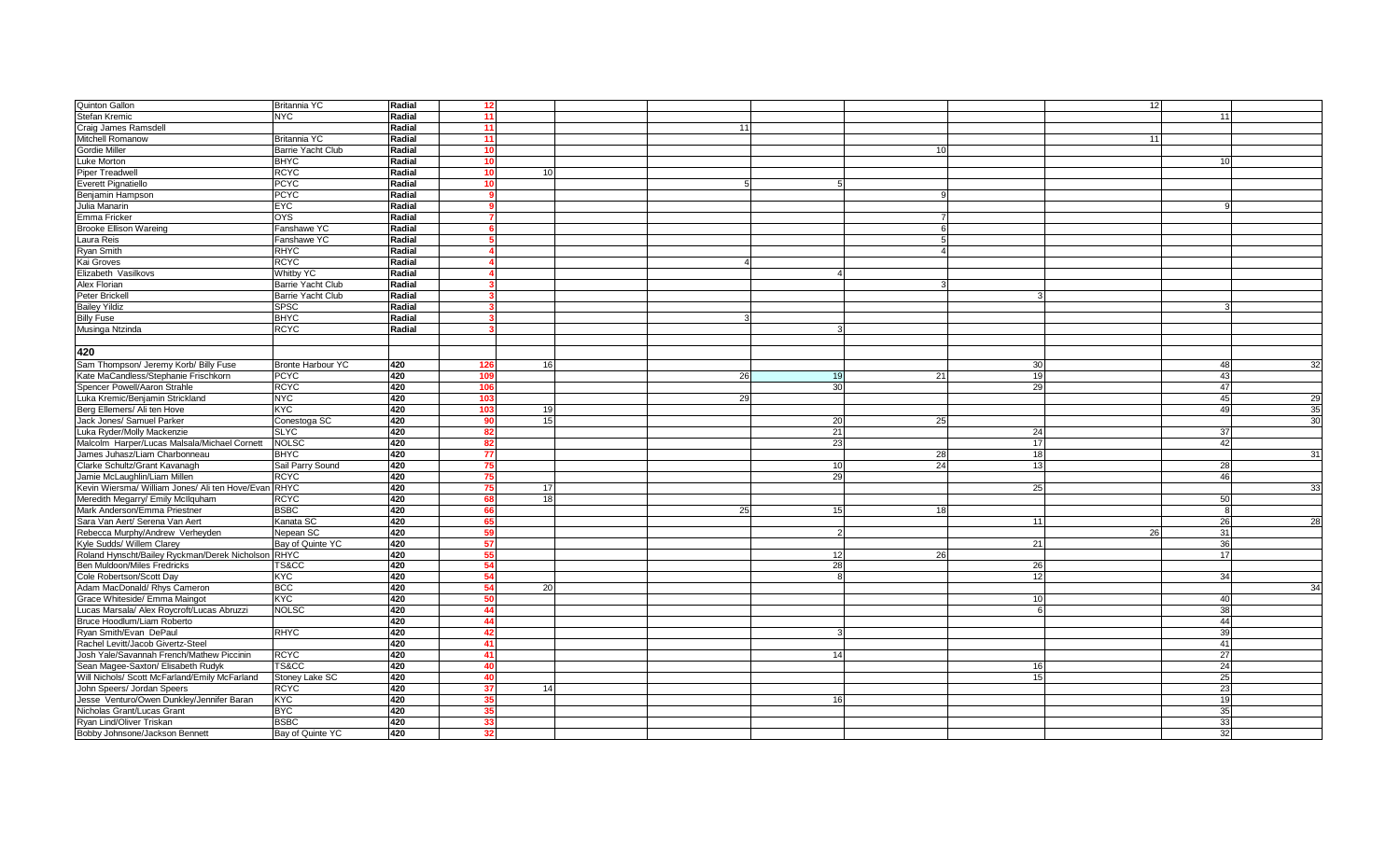| Emily Merry/Solange Adamson                      |                      | 420 | 30              |  | 30  |                 |    |    |                |  |
|--------------------------------------------------|----------------------|-----|-----------------|--|-----|-----------------|----|----|----------------|--|
| James Tonogai/Sara Tonogai                       | LBSC                 | 420 | -30             |  |     | 30 <sup>1</sup> |    |    |                |  |
| Laura Norwood/Mary Doran                         | <b>NSC</b>           | 420 |                 |  |     |                 |    | 30 |                |  |
| Robertson Boag/James Hickey/Charlotte Thomps KYC |                      | 420 | 30              |  |     |                 |    |    | 29             |  |
| James Curtis/Owen Dunkley                        | <b>KYC</b>           | 420 |                 |  |     |                 |    |    | 30             |  |
| Rowan Brown/David Brown                          | Britannia YC         | 420 | 20              |  |     |                 |    | 29 |                |  |
| Mitch Green/Evan DePaul                          | <b>RHYC</b>          | 420 |                 |  |     | 29              |    |    |                |  |
| Matthew MacDonald/Connor Beaton                  | <b>SYC</b>           | 420 | 28              |  | 28  |                 |    |    |                |  |
| Cheech Gornall/ Bobby Johnston                   | Bay of Quinte YC     | 420 | 28              |  |     |                 | 28 |    |                |  |
|                                                  | <b>NSC</b>           | 420 | 28              |  |     |                 |    | 28 |                |  |
| Tim Hogervorst/Matt Van Dyck                     |                      |     |                 |  |     |                 |    |    |                |  |
| Jeremy Korb/Zach Yale                            | <b>RCYC</b>          | 420 | 28              |  |     |                 |    |    | 28             |  |
| Sam Lowery/Natalie Tanczak                       | <b>NSC</b>           | 420 | 27              |  |     |                 |    | 27 |                |  |
| Amy Desbrisay/ Kate Thomas                       | Sturgeon Lake YC     | 420 | 27              |  |     |                 | 27 |    |                |  |
| Michael Fraser/Nicolas Ravenhorst                | <b>SYC</b>           | 420 | 27              |  | 27  |                 |    |    |                |  |
| Simon Hall/Jack Bruce                            | <b>PCYC</b>          | 420 | 27              |  | 27  |                 |    |    |                |  |
| Joshua Verduyn/Michael Verduyn                   | <b>BSBC</b>          | 420 | 27              |  |     | 27              |    |    |                |  |
| Gabriel George/Ashley Clarke                     | <b>SYC</b>           | 420 |                 |  | 26  |                 |    |    |                |  |
| Andrew Smith/Alex Roycroft/Lucas Abruzzi         | <b>NOLSC</b>         | 420 | 26              |  | - 6 |                 | 20 |    |                |  |
| Kayleigh Godfrey                                 | <b>BCC</b>           | 420 |                 |  | 25  |                 |    |    |                |  |
| Alexander Taylor/John Walton                     | <b>Britannia YC</b>  | 420 | 25              |  |     |                 |    | 25 |                |  |
| Jennifer Halsall/Karen Lee                       | <b>PCYC</b>          | 420 | 24              |  | 24  |                 |    |    |                |  |
| Brennan Anderson/James Mosco                     | <b>NSC</b>           | 420 | 24              |  |     |                 |    | 24 |                |  |
| Connor Fraser/Mathew Monrose                     | <b>RHYC</b>          | 420 | 23              |  |     | 23              |    |    |                |  |
| Hallie Arnott/Neeley Arnott                      | Britannia YC         | 420 |                 |  |     |                 |    | 23 |                |  |
| Ali Shields/ Jeremy Korb                         | <b>RCYC</b>          | 420 | -23             |  |     |                 | 23 |    |                |  |
| Sophie Brule/Maddie Murchie                      | Britannia YC         | 420 | 22              |  |     |                 |    | 22 |                |  |
| Ben Strickland/Bryson Dell                       | <b>NYC</b>           | 420 | 22              |  | 22  |                 |    |    |                |  |
| Eric Beingessner/Mackenzie Stumpf                | Conestoga SC         | 420 | 22              |  |     | 22              |    |    |                |  |
| Megan Thomas/ John Gilchrist                     | Sturgeon Lake YC     | 420 | 22              |  |     |                 | 22 |    |                |  |
| Elizabeth Rouget/Rosalyn Dunkley                 | <b>KYC</b>           | 420 |                 |  |     |                 |    |    | 22             |  |
| Andrew Watkins/Jonas Watkins                     | Britannia YC         | 420 | 21              |  |     |                 |    | 21 |                |  |
| Parker Phillips/Alex Loe                         |                      | 420 | 21              |  |     |                 |    |    | 21             |  |
| Lauren Huschilt/Trent Bourque                    | <b>BSBC</b>          | 420 | 20              |  |     | 20              |    |    |                |  |
| Carlos Margard-Romanno/Nick Hartmann             |                      | 420 | -20             |  |     |                 |    |    | 20             |  |
| Justin Cahill/Nicholas Richardson                | <b>RHYC</b>          | 420 | 19              |  |     | 19              |    |    |                |  |
| Michael Green/Abby Sparling                      | <b>RHYC</b>          | 420 | 18 <sup>1</sup> |  | 18  |                 |    |    |                |  |
| Hillary Newediuk/Laura Thompson                  |                      | 420 | 18              |  |     |                 |    |    |                |  |
| Siobhan Kidd/Katie Wimmer                        | <b>RCYC</b>          | 420 | 17              |  | 17  |                 |    |    |                |  |
| Mark Pulis/Reuben Shinoda                        | <b>RHYC</b>          | 420 | 17              |  |     | 17              |    |    |                |  |
| Abigail Marshal/Julia Pitcher                    | Sail Parry Sound     | 420 |                 |  |     | 16              |    |    |                |  |
| Patrick Carroll/Mhairi Chandler                  |                      | 420 | 16              |  |     |                 |    |    | 16             |  |
| Sam Proctor/Curtis Kennedy                       |                      | 420 | 15              |  |     |                 |    |    | 15             |  |
| Graeme Shea/ Nick Agnew                          | Sturgeon Lake YC     | 420 | 14              |  |     |                 | 14 |    |                |  |
| Amanda Morch/Julia Whytock                       | <b>RCYC</b>          | 420 | 14              |  |     |                 |    |    | 14             |  |
| Julia Hall/Xandra Tejerina                       | <b>PCYC</b>          | 420 | 13              |  |     |                 |    |    |                |  |
| Jonathan Dell/Joshua Dikau                       |                      | 420 | 13              |  |     |                 |    |    | 13             |  |
| <b>Carter Sheick/Matt Phillips</b>               |                      | 420 | 12              |  |     |                 |    |    | 12             |  |
| Lucas Abruzzi/Micheal Cornett                    | <b>NOLSC</b>         | 420 | 11              |  | 11  |                 |    |    |                |  |
| Alison Mark/ Iain Desbrisay/John Imer            | TS&CC                | 420 | 11              |  |     |                 |    |    |                |  |
| Bryson Dell/Marko Gumbo                          |                      | 420 | 11              |  |     |                 |    |    | 11             |  |
| Myles McLean/Devine Van Der Weyden               |                      | 420 | 10              |  |     |                 |    |    | 1 <sub>0</sub> |  |
| Hugh Corley/Duncan Mcnabb                        | <b>EYC</b>           | 420 |                 |  |     |                 |    |    |                |  |
| JP Vesci/ Hugo Mathiesen                         | TS&CC                | 420 |                 |  |     |                 |    |    |                |  |
| Cailen King/Matthew Horwood                      |                      | 420 |                 |  |     |                 |    |    |                |  |
| Liam Wilson/ Jarred Fortier                      | <b>Brockville YC</b> | 420 |                 |  |     |                 |    |    |                |  |
| Graeme Strathdee/ Emily Chittick                 | Stoney Lake SC       | 420 |                 |  |     |                 |    |    |                |  |
| Duncan Cruickshanks/Naomi Flanagan               | <b>KYC</b>           | 420 |                 |  |     |                 |    |    |                |  |
| Michael Cornett/Alex Roycroft                    |                      | 420 |                 |  |     |                 |    |    |                |  |
|                                                  |                      |     |                 |  |     |                 |    |    |                |  |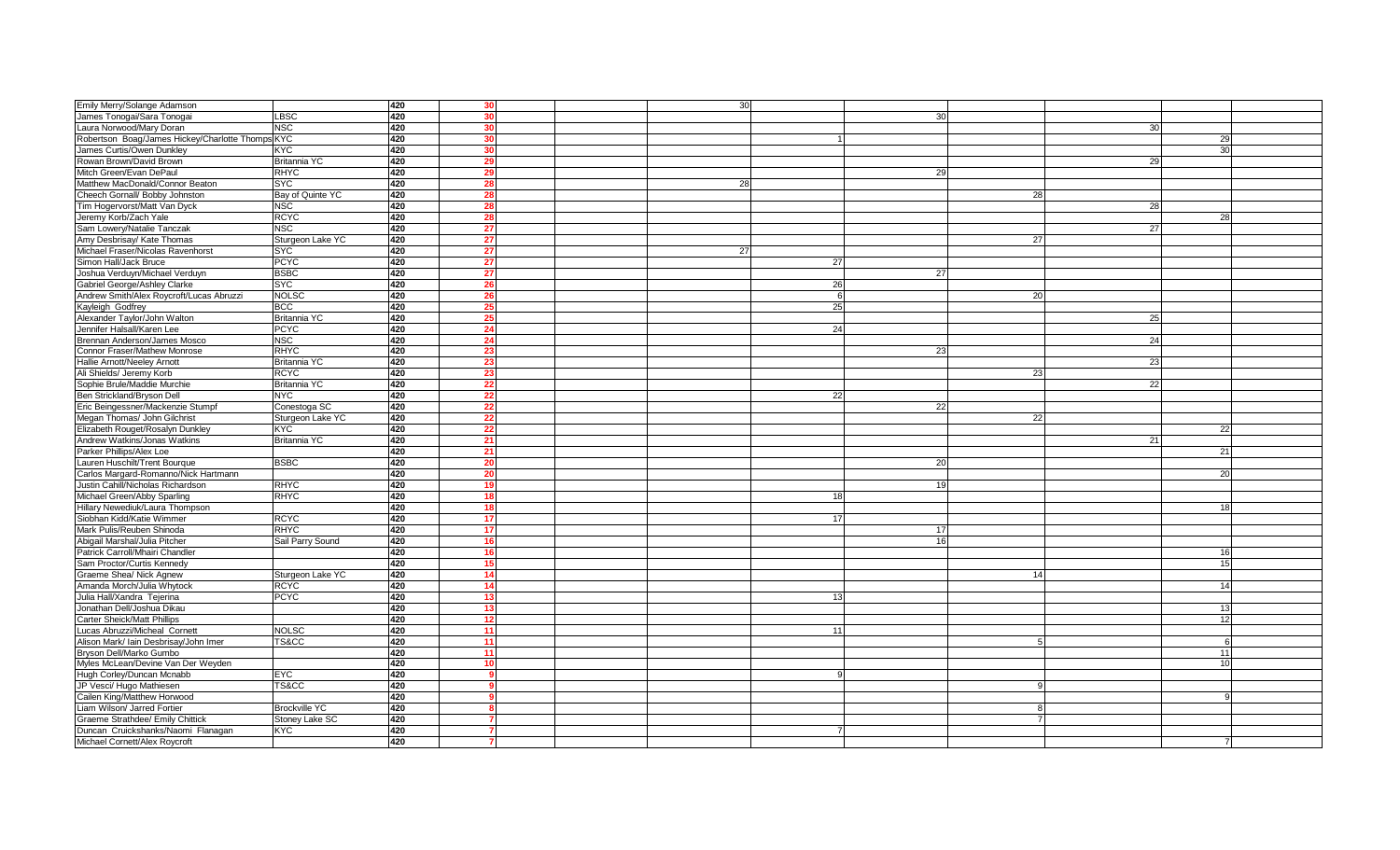| Christina Black/Annie Leblanc                                 | <b>KYC</b>          | 420  |                         |    |    |    |    |    |    |                 |                 |
|---------------------------------------------------------------|---------------------|------|-------------------------|----|----|----|----|----|----|-----------------|-----------------|
| Victoria Ord/AlanaSophia Goldnau-Vogt                         | <b>EYC</b>          | 420  |                         |    |    |    |    |    |    |                 |                 |
|                                                               |                     |      |                         |    |    |    |    |    |    |                 |                 |
|                                                               |                     |      |                         |    |    |    |    |    |    |                 |                 |
| 29er                                                          |                     |      |                         |    |    |    |    |    |    |                 |                 |
| Linor Berezin/ Katherine McEwen                               | <b>ABYC</b>         | 29er | 154                     | 16 |    | 29 | 29 |    |    | 45              | 35              |
|                                                               | BS&BC               |      | 153                     | 20 |    | 23 |    | 29 |    | 50              | 31              |
| Ben Gravelle/Julian Howarth/Mitch Newman                      |                     | 29er |                         |    |    |    |    |    |    |                 | <b>25</b>       |
| Michael Howarth/ Leigh Howarth/ Spencer O'Brien BSBC          |                     | 29er | 120<br>$\overline{117}$ | 19 |    | 28 |    |    |    | 48              |                 |
| Fred Scott/Aidan Ross                                         | <b>KYC</b>          | 29er |                         |    |    | 24 | 25 |    |    | 35              | 33              |
| Sean Keating/Leigh Howarth/Spencer O'Brien                    | <b>BSBC</b>         | 29er | 117                     |    |    | 22 | 23 |    |    | 40              | 32              |
| Madelaine Lott/Max Carnella                                   | <b>RCYC</b>         | 29er | 112                     |    |    | 20 | 26 |    |    | 36              | 30 <sup>1</sup> |
| Andrew Hodgson/ Zac Baum                                      | <b>RCYC</b>         | 29er | 112                     | 15 |    | 27 | 27 |    |    | 43              |                 |
| Jean-Matthieu Bolland/ Kate Cullen                            | Barrie YC           | 29er | 111                     | 18 |    | 26 |    |    |    | 38              | 29              |
| Sean Kayser/Ryan O'Donnell                                    | <b>Britannia YC</b> | 29er | 110                     |    |    |    |    |    | 30 | 46              | 34              |
| Emily Nicoll/Sara Baum                                        | <b>RCYC</b>         | 29er | 102                     |    |    | 30 | 30 |    |    | 42              |                 |
| Parker Cudney/Fielding Philips                                | <b>RCYC</b>         | 29er |                         |    |    |    | 22 |    |    | 39              | 28              |
| Alexander Koschate/Jonathan De Leeuw/Mark And BSBC            |                     | 29er | 86                      |    |    | 17 | 21 |    |    | 24              | 24              |
| Aurora Gordon/Danielle Williams/Simone Larose/J BSBC          |                     | 29er |                         |    |    | 15 | 17 |    |    | 18 <sup>l</sup> | <b>26</b>       |
| Colin Beaton/Mike Smyth                                       | <b>BYC</b>          | 29er | 73                      |    |    | 16 |    |    |    | 30              | 27              |
| Victoria Restivo/Emma De Leeuw                                | <b>BSBC</b>         | 29er | 73                      |    |    | 21 | 20 |    |    | 32              |                 |
| Galen Leir-Taha/ Matthew MacIntyre                            | BS&BC               | 29er | 73                      | 17 |    | 19 |    |    |    | 37              |                 |
| Mary Claire Kartner/Jocelyn Somerville/Clifton Kart ABYC      |                     | 29er | 73                      |    |    | 18 | 24 |    |    | 31              |                 |
| Joel Riordan/Matt Soosalu                                     | Britannia YC        | 29er | 73                      |    |    |    |    |    | 29 | 44              |                 |
| Keith Hearst/Zach Rubens                                      | <b>Britannia YC</b> | 29er | 62                      |    |    |    |    |    | 28 | 34              |                 |
| Jamie Stevenson/Patrick Smit                                  | <b>BYC</b>          | 29er | -56                     |    |    |    | 18 |    |    | 29              |                 |
| Jacob Marsh/Nikki Quinn                                       | Fanshawe YC         | 29er | 55                      |    |    | 25 |    | 30 |    |                 |                 |
| <b>Ben Pirie/Brett Somerville</b>                             | <b>SLYC</b>         | 29er | 49                      |    |    |    | 28 |    |    | 21              |                 |
| Nick Kroeger/Rachael Boyd                                     | <b>BYC</b>          | 29er | 4 <sup>c</sup>          |    |    |    |    |    |    | 49              |                 |
| Nate Winsor/Georges Gregoire                                  | <b>NYC</b>          | 29er | 47                      |    |    | 10 | 15 |    |    | 22              |                 |
| Cameron Malcolm/Kai Groves                                    | <b>RCYC</b>         | 29er | 47                      |    |    |    |    |    |    | 47              |                 |
| Madison Cameron/Natasha Bazilev                               | Britannia YC        | 29er | 45                      |    |    |    |    |    | 26 | 19              |                 |
| Ariane Fecteau/Olivia George-Parker                           | <b>BYC</b>          | 29er | 40                      |    |    | 14 |    |    |    | 26              |                 |
| Fraser Howard/Paul Ehvert                                     | <b>RCYC</b>         | 29er | 41                      |    |    |    |    |    |    | 41              |                 |
| Alana Foscarini/Erik Degeer                                   | <b>BYC</b>          | 29er | 33                      |    |    |    |    |    |    | 33              |                 |
| Ryan MacDonald/Micheal MacLaren                               | <b>ABYC</b>         | 29er | 29                      |    |    | 13 | 16 |    |    |                 |                 |
| Liam McAuley/Lauren Nicholson                                 | <b>RHYC</b>         | 29er | 28                      |    |    |    |    | 28 |    |                 |                 |
| Zoe Lewis/Gia Gill                                            | <b>KYC</b>          | 29er | -28                     |    |    |    |    |    |    | 28              |                 |
| Kim Preston-Thomas/Juliane Martin                             | Britannia YC        | 29er | 27                      |    |    |    |    |    | 27 |                 |                 |
| Sara Tonogai//Lucas Gibson                                    | <b>LBSC</b>         | 29er | 27                      |    |    |    |    |    |    | 27              |                 |
| Jonah Kember/ Andrew Kember                                   | <b>SYC</b>          | 29er | 24                      | 13 |    | 11 |    |    |    |                 |                 |
| Saskia Caron/Tamara Caron                                     | <b>PCYC</b>         | 29er | 25                      |    |    |    |    |    |    | 25              |                 |
| Michael MacLaren/Michael MacDonald                            | <b>ABYC</b>         | 29er | 23                      |    |    |    |    |    |    | 23              |                 |
| <b>Ricard Court/Matt Newediuk</b>                             | <b>LBSC</b>         | 29er | 20                      |    |    |    |    |    |    | 20              |                 |
|                                                               | <b>SLYC</b>         | 29er | 19                      |    |    |    | 10 |    |    |                 |                 |
| Jeremy Carlson/Thomas Heine<br>Thomas Ransom/Zachary Morrison | <b>LBSC</b>         | 29er | 17                      |    |    |    |    |    |    | 17              |                 |
| Aurora Gordon/ Ellen Whitehouse-Vaux                          | <b>RCYC</b>         | 29er | 14                      | 14 |    |    |    |    |    |                 |                 |
|                                                               | <b>BYC</b>          |      |                         |    |    |    |    |    |    |                 |                 |
| Scott Miskey/Erik De Geer                                     |                     | 29er | 12 <sup>1</sup><br>12   |    |    | 12 |    |    |    |                 |                 |
| Matthew Sherar/ Alex Henderson                                | <b>ABYC</b>         | 29er |                         | 12 |    |    |    |    |    |                 |                 |
|                                                               |                     |      |                         |    |    |    |    |    |    |                 |                 |
|                                                               |                     |      |                         |    |    |    |    |    |    |                 |                 |
| <b>Optimist</b>                                               |                     |      |                         |    |    |    |    |    |    |                 |                 |
| Owen McNeil                                                   | <b>RCYC</b>         | Opti | 155                     | 19 | 25 |    | 30 |    |    | 46              | 35              |
| Matti Muru                                                    | <b>RCYC</b>         | Opti | 118                     | 18 | 24 |    |    | 29 |    | 47              |                 |
| Noah Collinson                                                | <b>RCYC</b>         | Opti | 115                     | 15 | 21 |    |    | 30 |    | 49              |                 |
| <b>Jared Collinson</b>                                        | <b>RCYC</b>         | Opti | 114                     | 17 | 20 |    |    | 27 |    | 50              |                 |
| Julien Roberts                                                | <b>ABYC</b>         | Opti | -99                     |    |    |    | 28 | 28 |    | 43              |                 |
| Georgia Stein                                                 | RCYC/LOOT           | Opti | 99                      | 11 | 16 |    |    |    |    | 38              | 34              |
|                                                               |                     |      |                         |    |    |    |    |    |    |                 |                 |